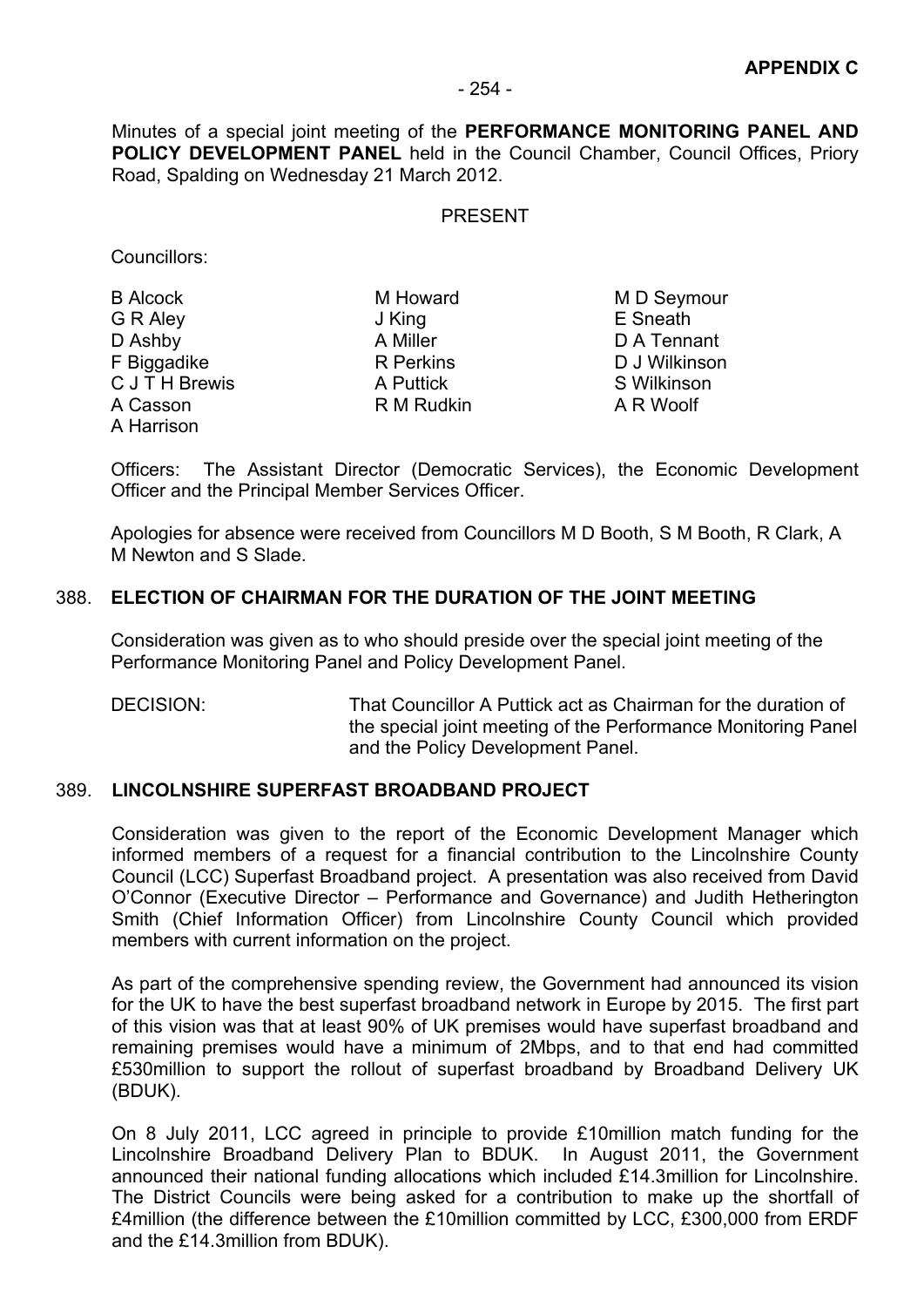#### Special joint meeting of the **PERFORMANCE MONITORING PANEL AND POLICY DEVELOPMENT PANEL** - 21 March 2012

## 389. **LINCOLNSHIRE SUPERFAST BROADBAND PROJECT** (Continued)

A commitment to match fund the national allocation was required by BDUK. Their model predicted that public investment of £28.6million, together with private investment, would achieve the national target. So far, £10million of funding had been secured from LCC together with £300,000 of European funding (ERDF). Three potential sources were being pursued to fund the £4million gap – NHS/United Lincolnshire Hospitals Trust, District Councils and ERDF. Recent discussions suggested that a further £1.3million - £1.6million could be available from ERDF. If a bid for extra funding was successful and could be spent by 2015, the requirement from local sources would fall to around £2.7million -£3million, however it would be some months before this could be confirmed.

Areas of market failure, classed as 'white areas' for the purposes of State Aid, were eligible for investment. A potential equitable split by district could be the proportion of premises in each white area. The latest figures from BDUK in October 2011 showed that there were 198,540 white area premises in Lincolnshire of which 30,124 (15.2%) were in South Holland. Thus the maximum contribution from South Holland to secure the BDUK 2015 target would be £606,910 and the minimum would be £409,670. Draw down of funds could be phased between 2013 and 2015.

Following the presentation, members raised the following issues which were answered by the officers from LCC.

- Would it make any difference if areas had cabling that was overhead rather than underground?
	- $\circ$  No, it would not make a difference to the provision to properties. It was up to the supplier how to provide the superfast broadband. The programme's role was to specify outcomes, not the way in which these were met (i.e. the technology).
- How many of the white area premises within South Holland were businesses?
	- $\circ$  The officers did not have these figures with them, but would provide the information to members the next day.
- A number of places within the area were close to large town/cities outside of the South Holland area (e.g. Peterborough, Kings Lynn). Could work be undertaken with them, even if they were out of the area?
	- o Yes, it would be possible to patch into national infrastructures. Procurement could be undertaken across geographical boundaries.
- How could outcomes be measured and was there any redress if they were not achieved?
	- $\circ$  A range of outcomes were specified in the Local Broadband Plan to which SHDC had contributed. Outcomes could be tested and measured e.g. the number of older people using technology, as well as measuring the speed delivered to sample premises.
- When the work had been undertaken, what guarantees would there be that the technology would be robust and would last?
	- o The pre-qualification process was being managed by BDUK in establishing the framework agreement that local authorities would procure from, and the providers would all be multi-national companies.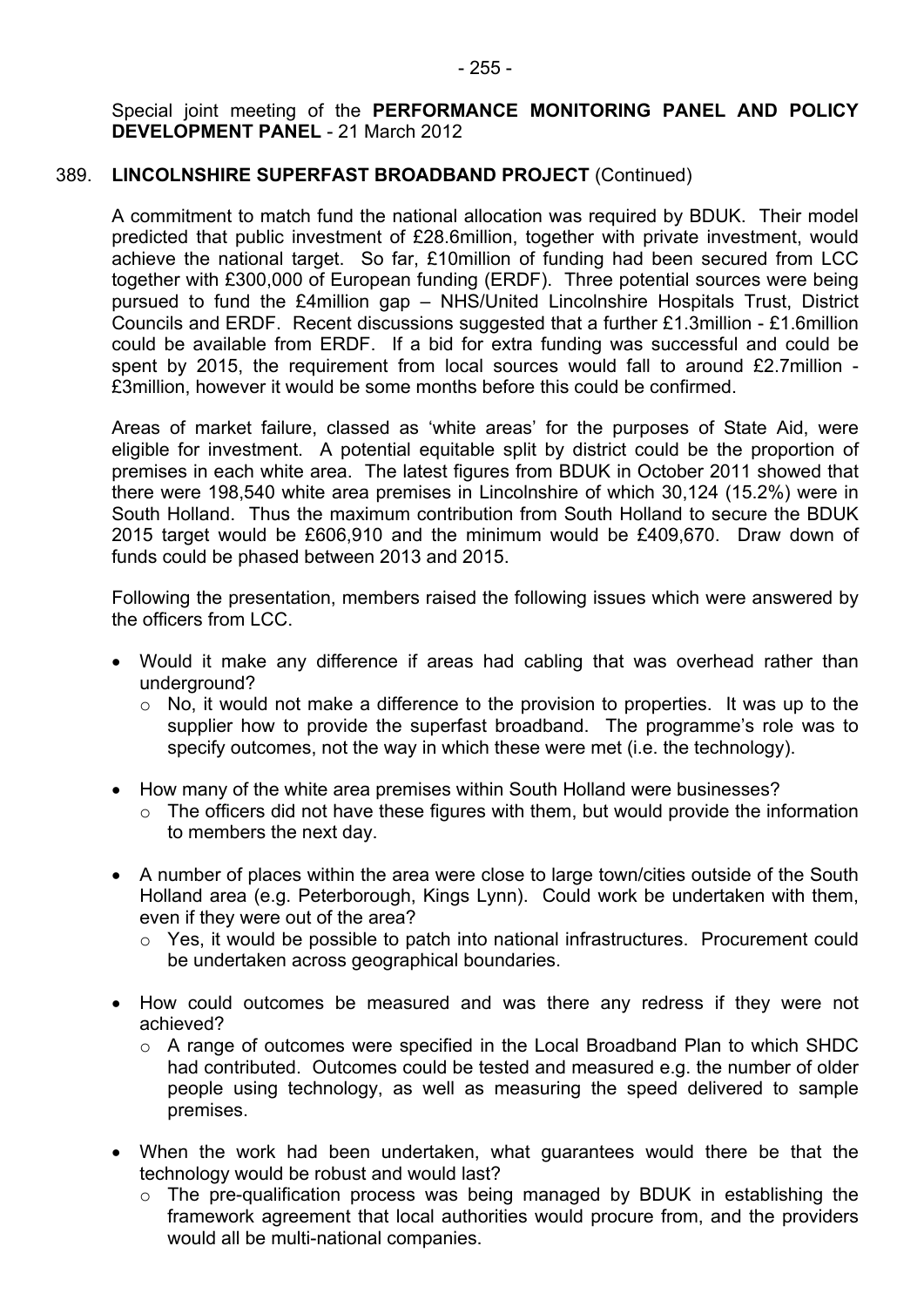## 389. **LINCOLNSHIRE SUPERFAST BROADBAND PROJECT** (Continued)

- Members had been advised that BT already had plans to upgrade the Spalding exchange to superfast broadband towards the end of 2012, and Holbeach sometime in 2012 (these two exchanges covered a large proportion of South Holland). Would these upgrades still be taking place if the project went ahead?
	- o The latest plans of suppliers would affect white areas and so the amounts from contributors; these would be made available during the procurement process.
- If the District did not contribute to the project, would it fail?
	- o No, the County project was not dependant on all districts contributing and if the District did not contribute, it would not mean that the project would fail. However, the District did need to be aware that if it did not contribute, it would not have a voice in the governance and procurement, so specific local needs may not be met. It would also not benefit from the additional benefits of any further funding brought in. Members were advised however that contributions from authorities would not be determined until the procurement stage.
- What was the percentage of the South Holland area receiving less than 2Mbps.
	- o The officers did not have these figures with them, but would provide the information to members the next day.
- In the past, the main issue in the area with regard to faster connection speeds had been the old copper wire technology from the exchange to the premises. Would this still be an issue?
	- o Until the procurement had been undertaken, it would not be clear how many properties would be able to receive super fast broadband speeds. 90% was the minimum target. The project would make investment in this area more affordable than previously, and therefore more viable, but it would not solve all issues.

Members were advised they would be contracted with answers to issues raised above that could not be addressed in the meeting.

The Panel thanked David O'Connor and Judith Hetherington Smith for the presentation and for attending the meeting.

- DECISION: (a) That in principal, the joint Panel support the proposal, as it would attract businesses to the area; and
	- (b) That when the Cabinet considered the proposals, that it also consider the following points raised by the joint Panel:
		- (i) That Value for Money must be achieved, and a paper on the funding of the project considered;
		- (ii) That the funding for the project should be found by the District in the most efficient way possible; and